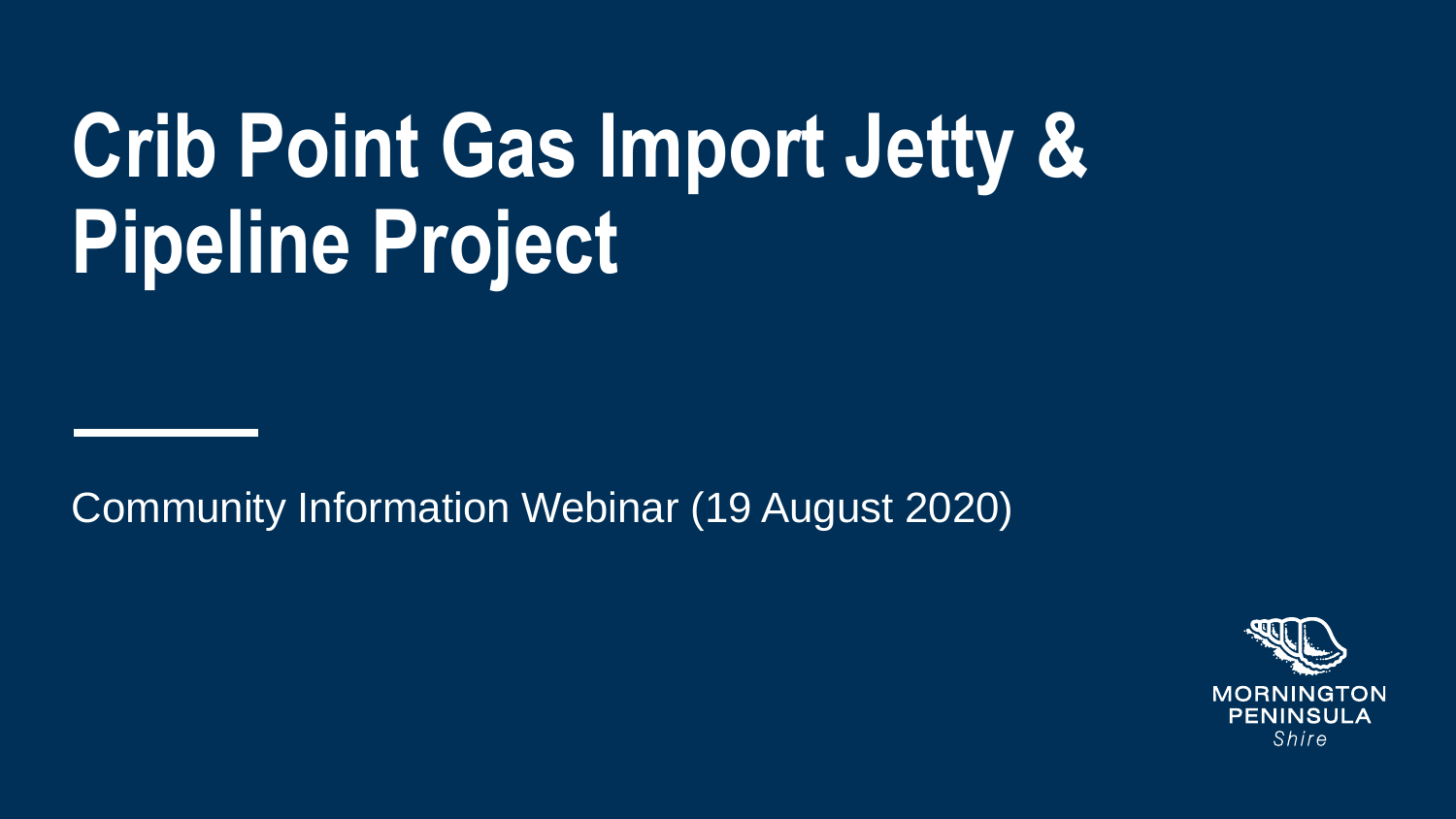#### **Acknowledgement of Country**

*Mornington Peninsula Shire acknowledges and pays respect to the Bunurong / BoonWurrung people, the traditional custodians of these lands and waters*



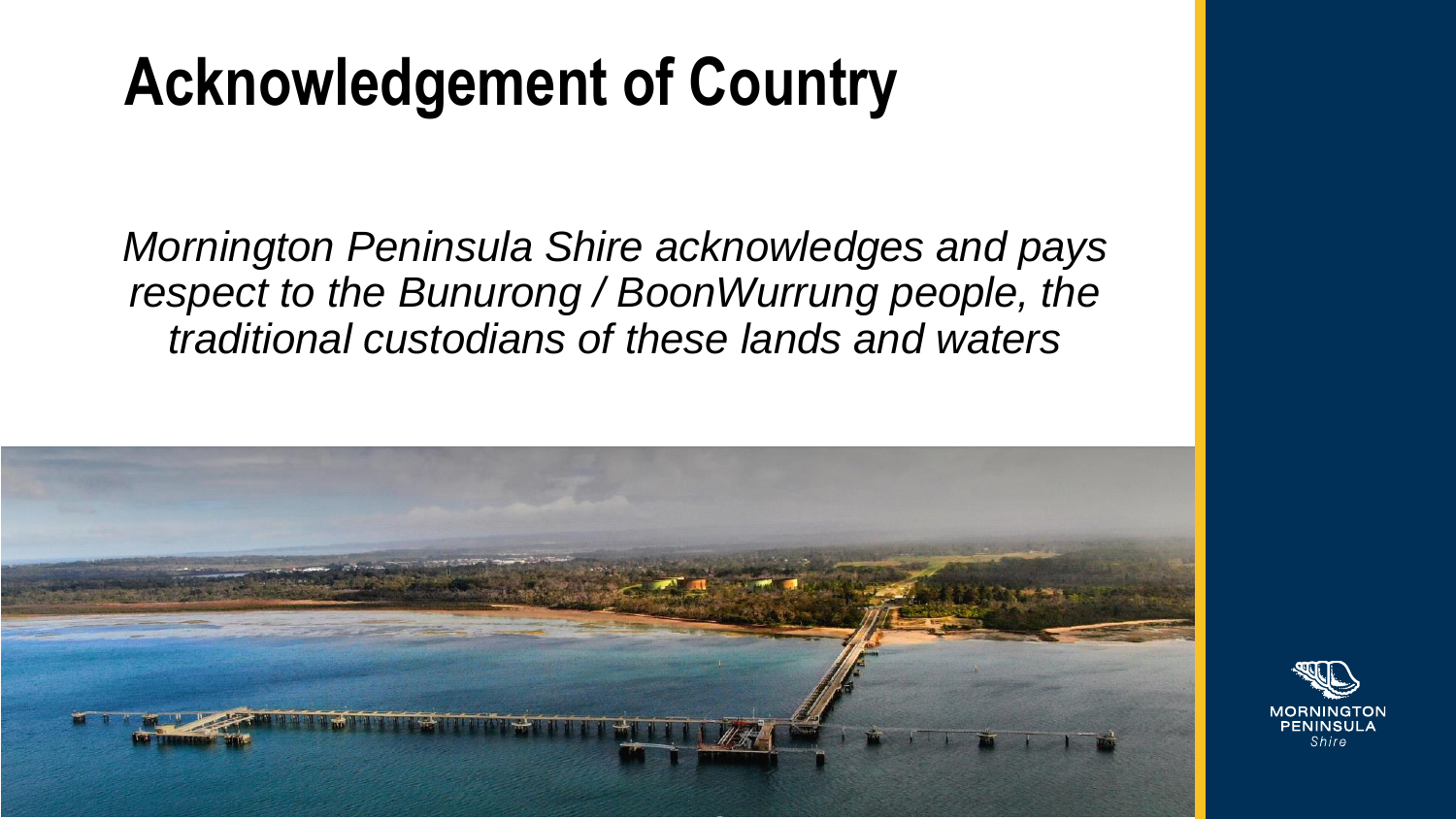#### **Housekeeping**

Chat function in Microsoft Teams

Webinar recording, presentation and FAQs will be available on [Council's website](https://www.mornpen.vic.gov.au/Building-Planning/Strategic-Planning/AGL-Crib-Point-Gas-Import-Jetty-and-Pipeline-Project)

Website links are imbedded in this presentation

Community Information Session – 16 July 2020

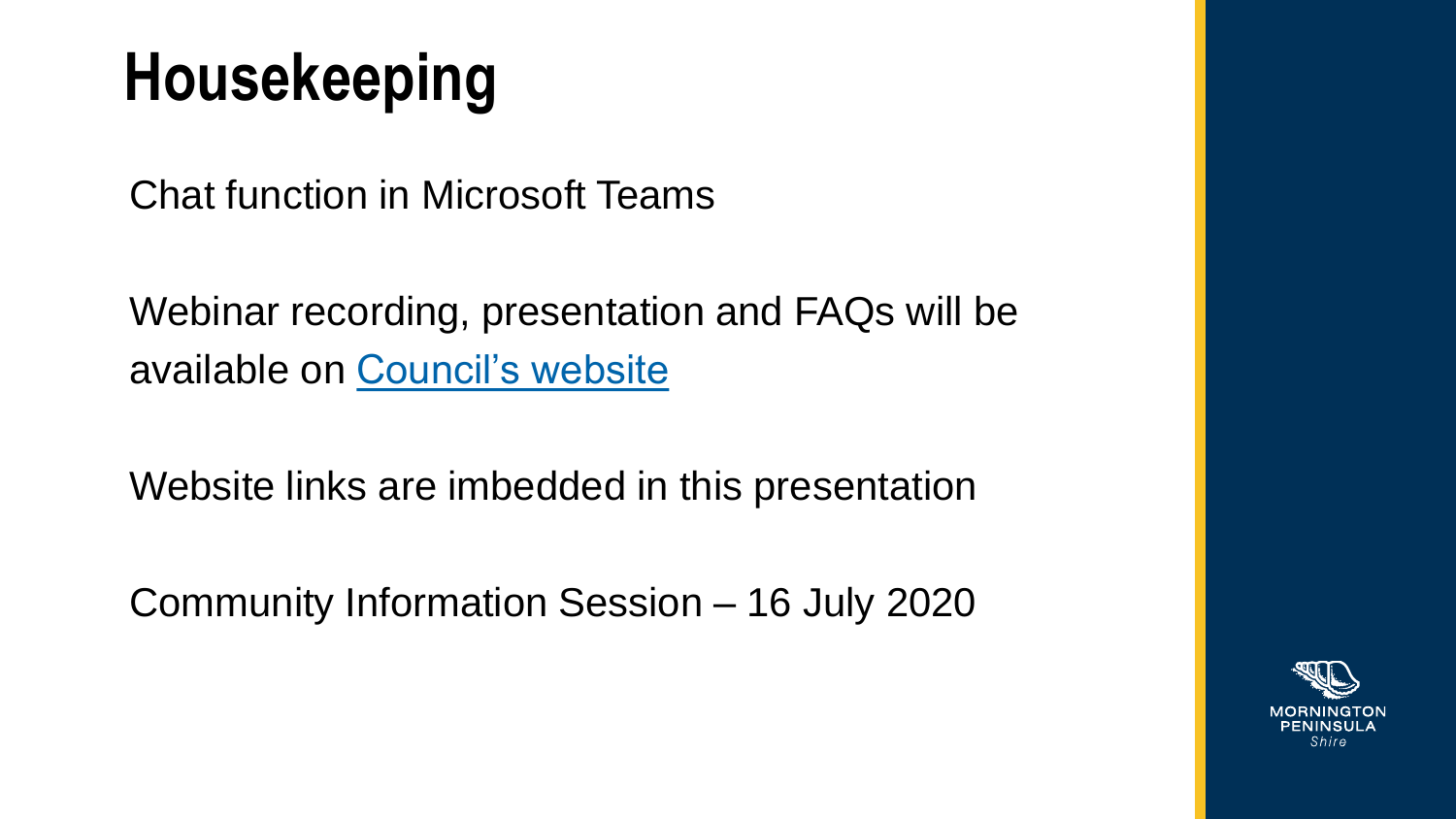#### **Introduction**

- 1. Project & EES Process Overview
- 2. Council's Position
- 3. Council's submission
- 4. Making a submission
- 5. Advocacy
- 6. Key take home messages
- 7. Question time

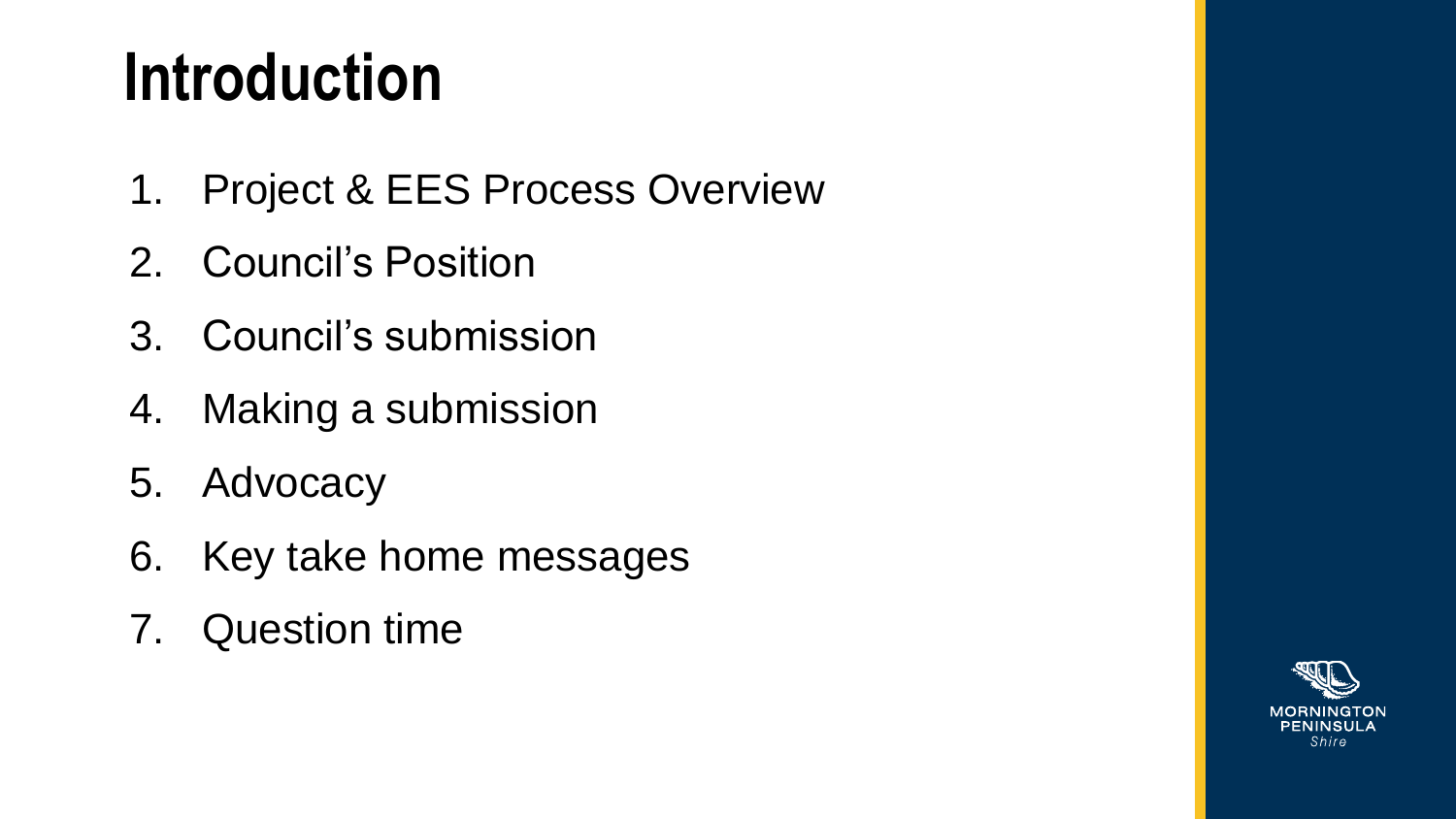#### **1. Project & EES process overview**







17 August 2020 Planning Services Committee Meeting: Council resolved to oppose the project & adopts submission

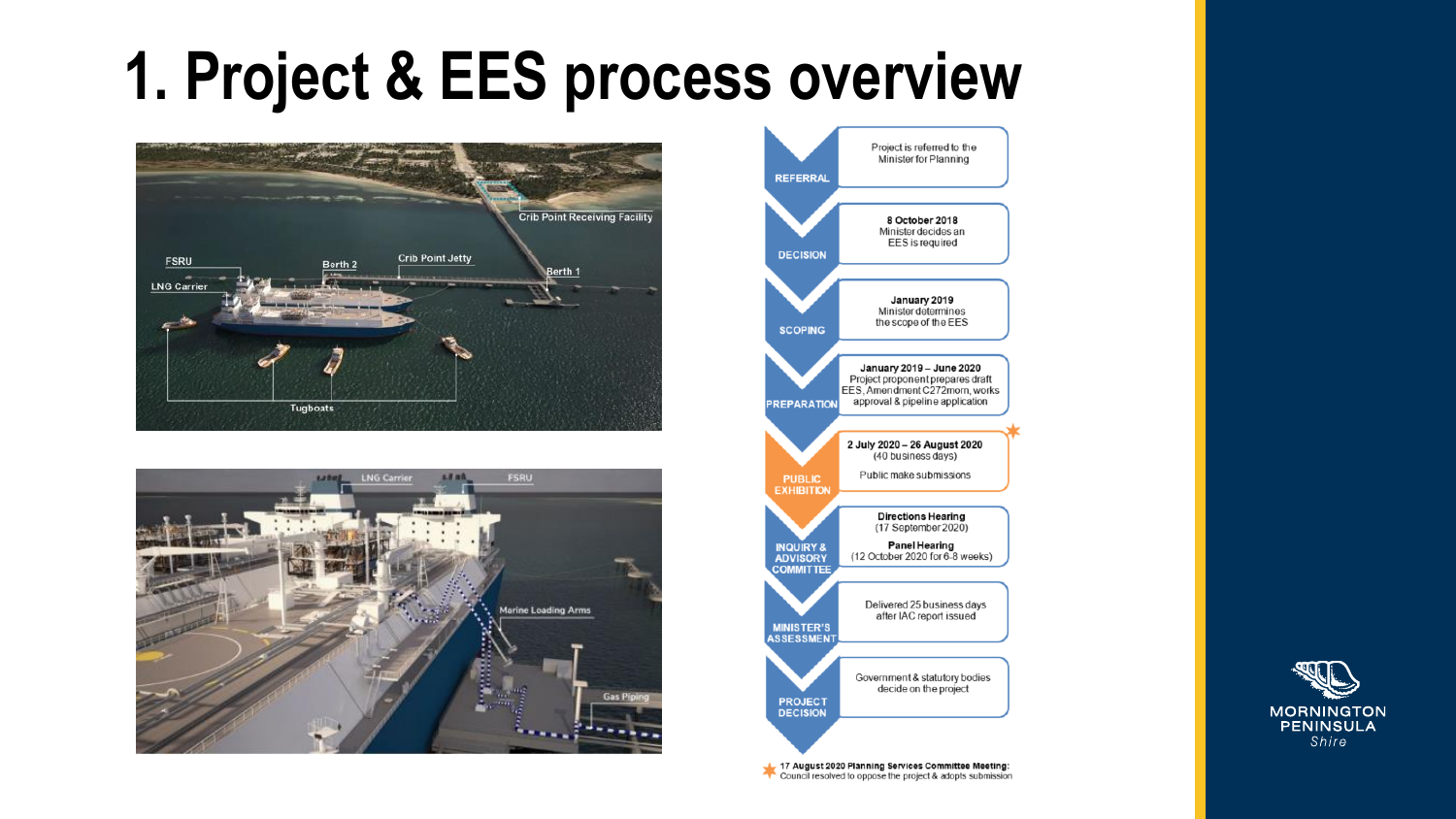#### **2. Council's Position**

17 August PSC Meeting [view](https://www.youtube.com/watch?v=F_NpbSXHZqY&feature=youtu.be) [download](https://www.mornpen.vic.gov.au/About-Us/About-Our-Council/Council-Meetings/CouncilCommittee-Meeting-Agendas-and-Minutes)

#### Resolved to:

- oppose the project
- adopt a [submission](../EES Submission/Mornington Peninsula Shire Submission.pdf)
- add to the submission as more information comes to hand
- advocate to State and Federal Members of Parliament
- support the community to stay informed and make submissions
- Prepare for the Crib Point IAC Public Hearing



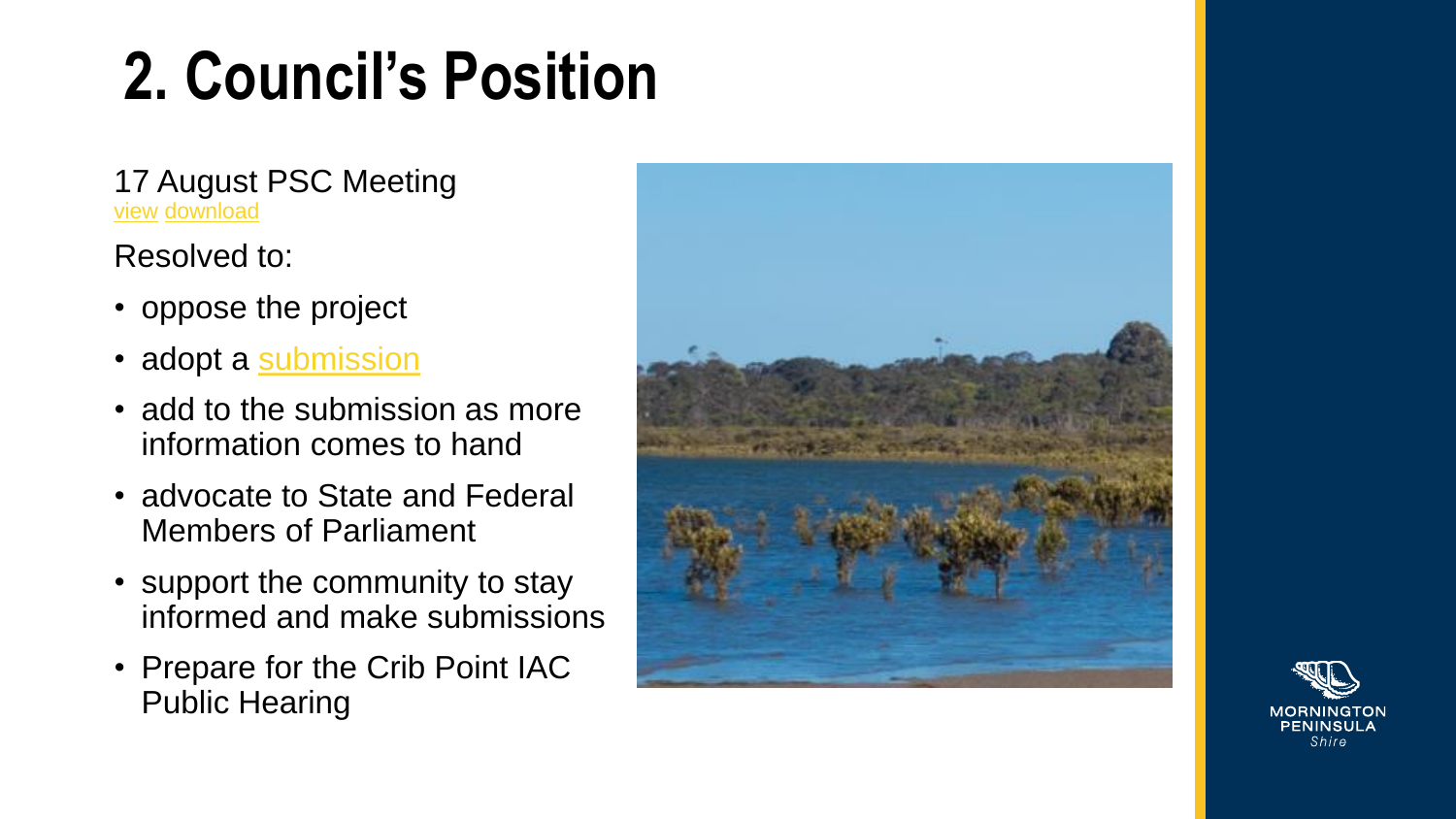#### **3. Council's Submission**



The EES is manifestly inadequate to judge risks

The EES does not:

- fully demonstrate environmental impacts
- credibly demonstrate need or economic benefits
- adequately consider alternative sites
- detail AGL's suitability for the project
- detail environmental effects of maintenance and decommissioning
- demonstrate net community benefit to warrant Amendment C272

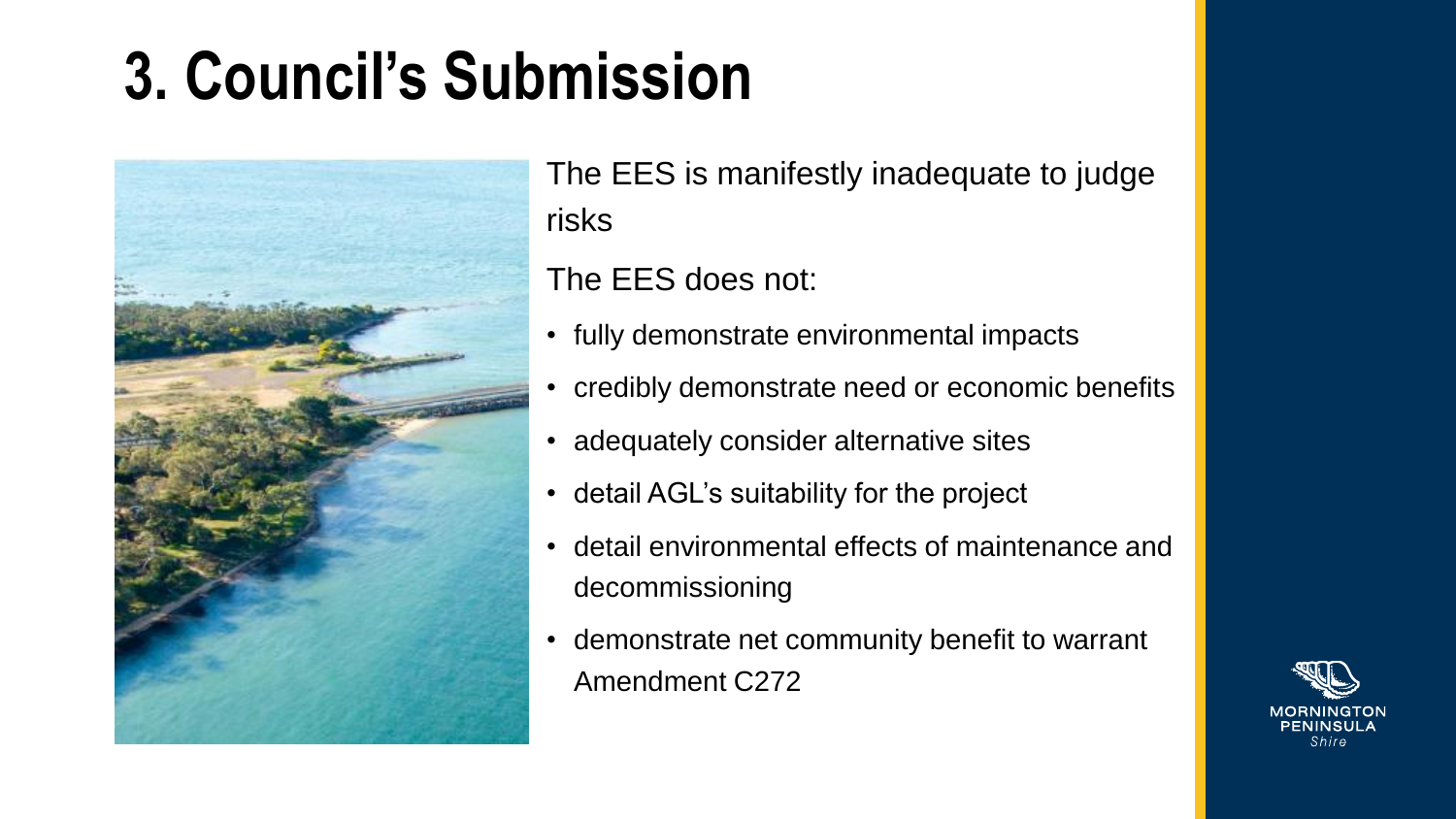## **3. Council's Submission [cont]**



Environmental effects of concern:

- Greenhouse gas emissions & climate change
- Marine ecology & biodiversity
- Terrestrial ecology, biodiversity & native vegetation
- Groundwater
- Amenity
- Traffic and transport
- ...*Potential for more issues*…

Offset projects (Crib Point & Hastings)

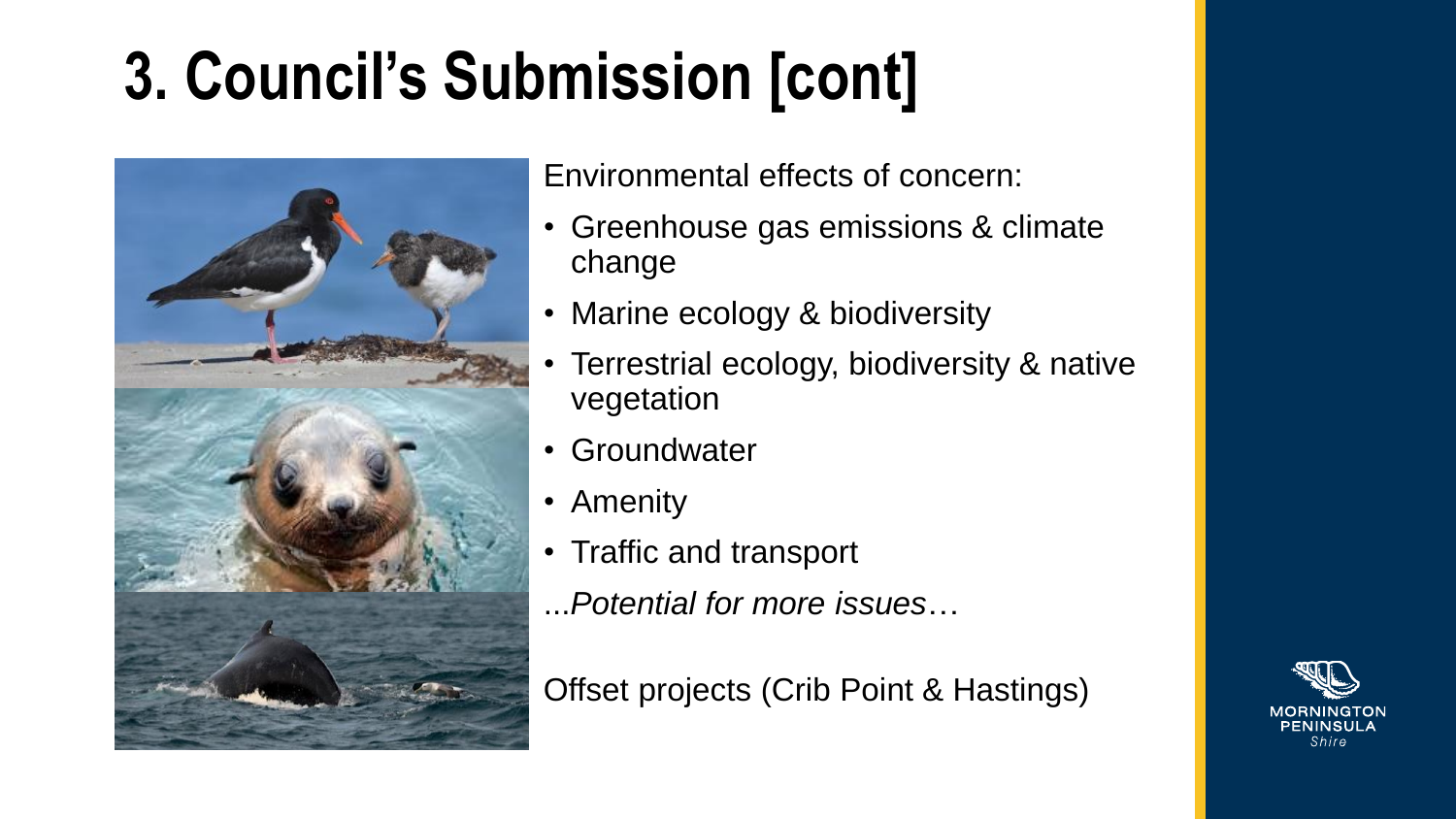## **4. Making a submission**

- Due **26 August 2020**
- Lodge online at [Engage Victoria](https://engage.vic.gov.au/crib-point-IAC)
- **Respond to the [Draft Evaluation Objectives](https://www.planning.vic.gov.au/__data/assets/pdf_file/0031/409936/Att-1_Crib-Point-EES-scoping-requirements_FINAL.pdf)**
- Council's [submission](../EES Submission/Mornington Peninsula Shire Submission.pdf) and [webpage](https://www.mornpen.vic.gov.au/Building-Planning/Strategic-Planning/AGL-APA-Group-Crib-Point-Gas-Import-Jetty-and-Pipeline-Project)
- Environment Victoria
	- [how to write a submission](https://environmentvictoria.org.au/how-to-write-a-submission-opposing-agls-gas-import-terminal/)
	- [submission webpage](https://environmentvictoria.org.au/build-submission/)
- *Petitions are not accepted as submissions*

#### **Draft evaluation objective**

Energy efficiency, security, affordability and safety - To provide for safe and cost-effective augmentation of Victoria's natural gas supply in the medium to longer term.

Biodiversity - To avoid, minimise or offset potential adverse effects on native flora and fauna and their habitats, especially listed threatened or migratory species and listed threatened communities.

Water and catchment values - To minimise adverse effects on water (including groundwater, waterway, wetland, estuarine, intertidal and marine) quality and movement particularly as they might affect the ecological character of the Western Port Ramsar site.

**Cultural heritage** – To avoid or minimise adverse effects on Aboriginal and historic cultural heritage.

Social, economic, amenity and land use - To minimise potential adverse social, economic, amenity and land use effects at local and regional scales.

Waste - To minimise generation of wastes by or resulting from the project during construction and operation, including accounting for direct and indirect greenhouse gas emissions.



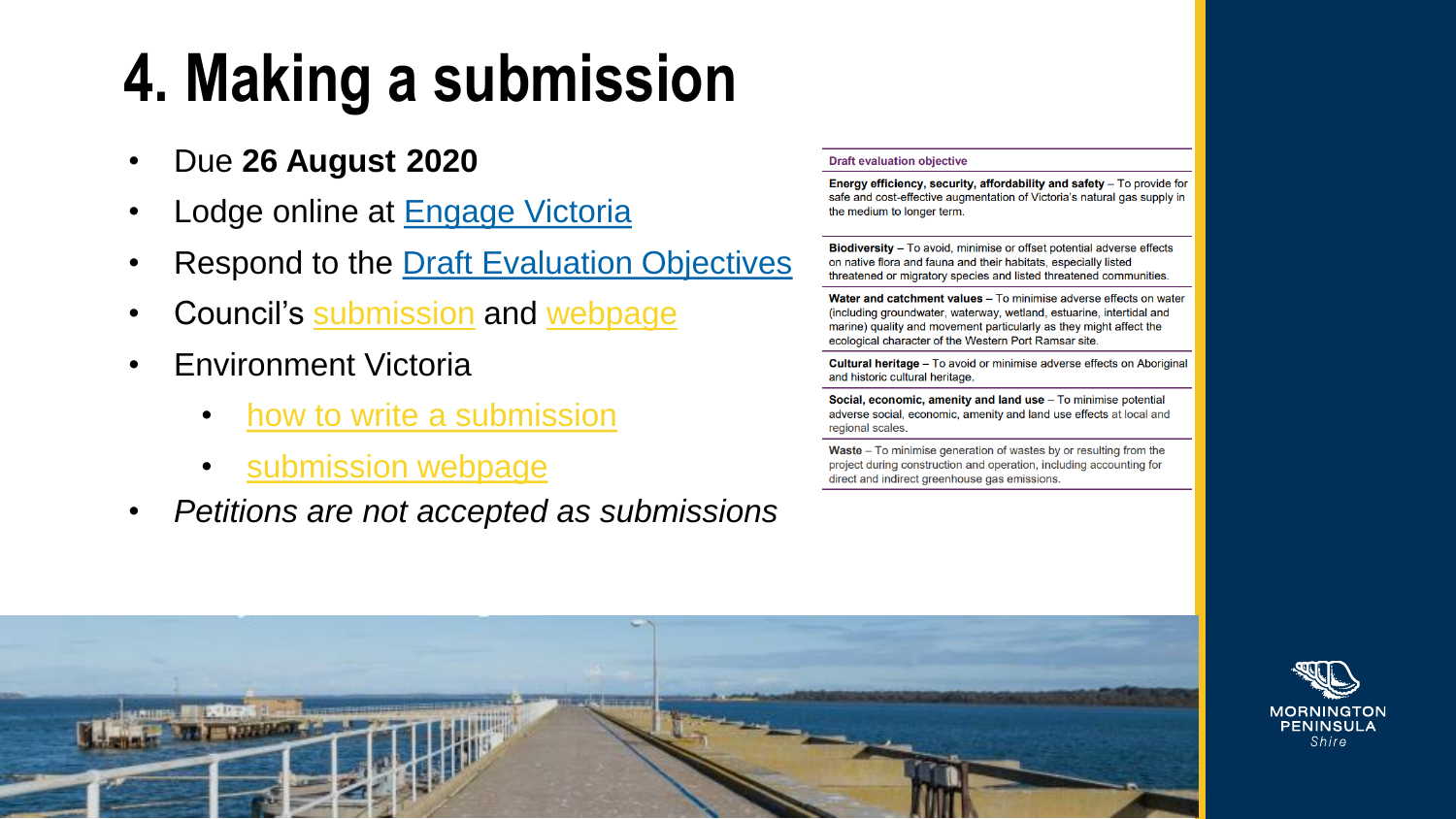#### **5. Advocacy**

| <b>Name</b>                      | <b>Level</b> | Electorate /<br><b>Position</b>                        | <b>Party</b> |                                      |
|----------------------------------|--------------|--------------------------------------------------------|--------------|--------------------------------------|
| Hon. Greg Hunt MP                | Federal      | <b>Flinders</b>                                        | Liberal      | Greg.Hunt.MP@aph.gov.au              |
| <b>Neale Burgess</b>             | <b>State</b> | Hastings                                               | Liberal      | Neale.Burgess@parliament.vic.gov.au  |
| Chris Brayne                     | <b>State</b> | Nepean                                                 | Labor        | Chris.Brayne@parliament.vic.gov.au   |
| <b>David Morris</b>              | <b>State</b> | Mornington                                             | Liberal      | David.Morris@parliament.vic.gov.au   |
| Hon. Sussan Ley                  | Federal      | Min. for the<br>Environment                            | Liberal      | Sussan.Ley.MP@aph.gov.au             |
| Ion. Lily D'Ambrosio             | <b>State</b> | Min. for Energy,<br>Environment &<br>Climate<br>Change | Labor        | Lily.Dambrosio@parliament.vic.gov.au |
| Hon. Lisa Neville                | <b>State</b> | Min. for Water                                         | Labor        | Lisa.Neville@parliament.vic.gov.au   |
| an<br>C<br>Hon. Richard Wynne MP | <b>State</b> | Min. for<br>Planning                                   | Labor        | Richard.Wynne@parliament.vic.gov.au  |

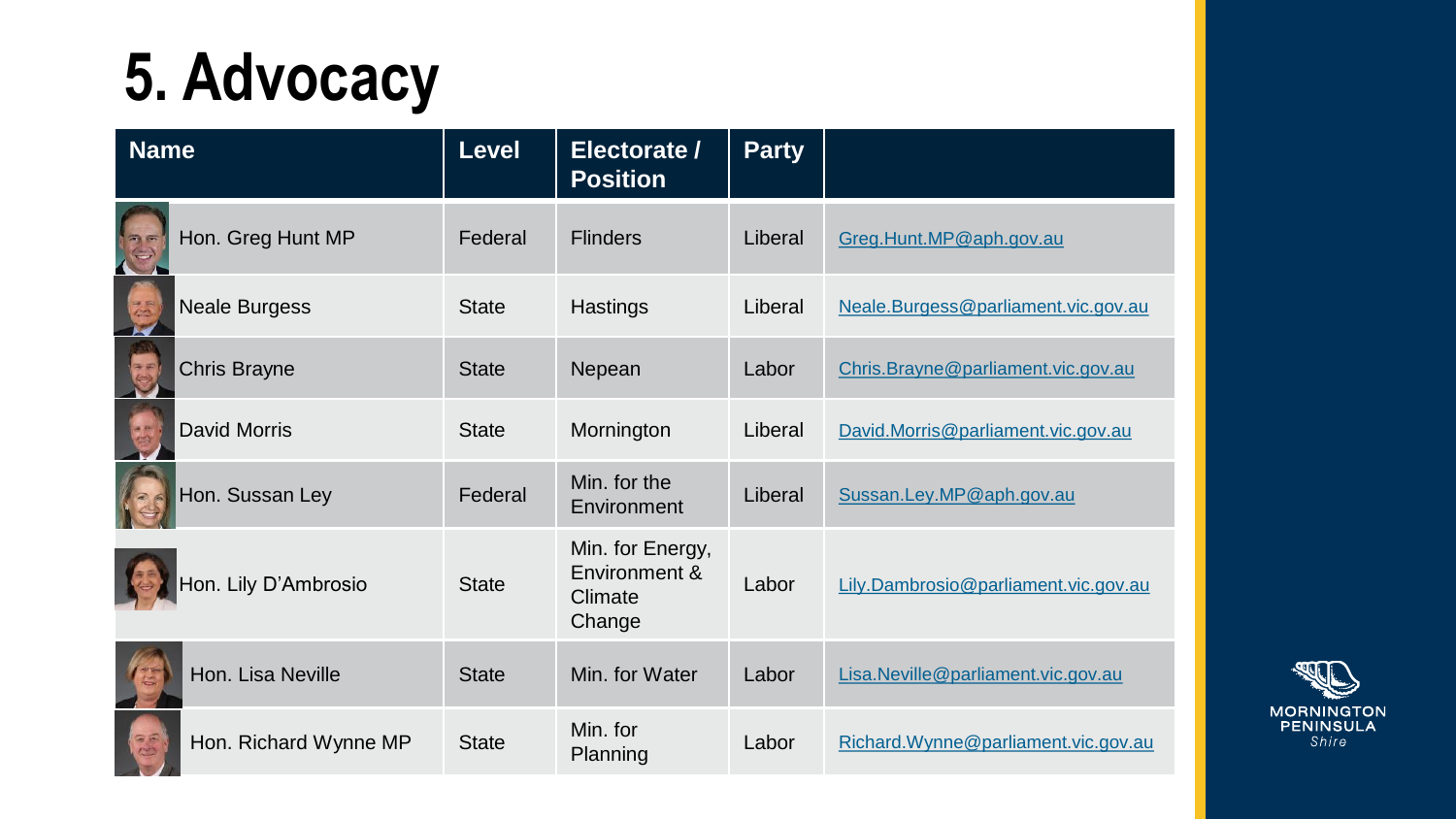#### **6. Key take-home messages**

- This is *not* a Council process or decision
- Make a submission
- Environment Victoria, Save Westernport
- Advocate to local State and Federal MPs
- Appear at the Panel
- [Subscribe](https://au.openforms.com/Form/9f0fc83d-3139-4b1a-8342-f8eae69c89a7) to Council updates
- Go to [our website f](https://www.mornpen.vic.gov.au/Building-Planning/Strategic-Planning/AGL-APA-Group-Crib-Point-Gas-Import-Jetty-and-Pipeline-Project)or more information



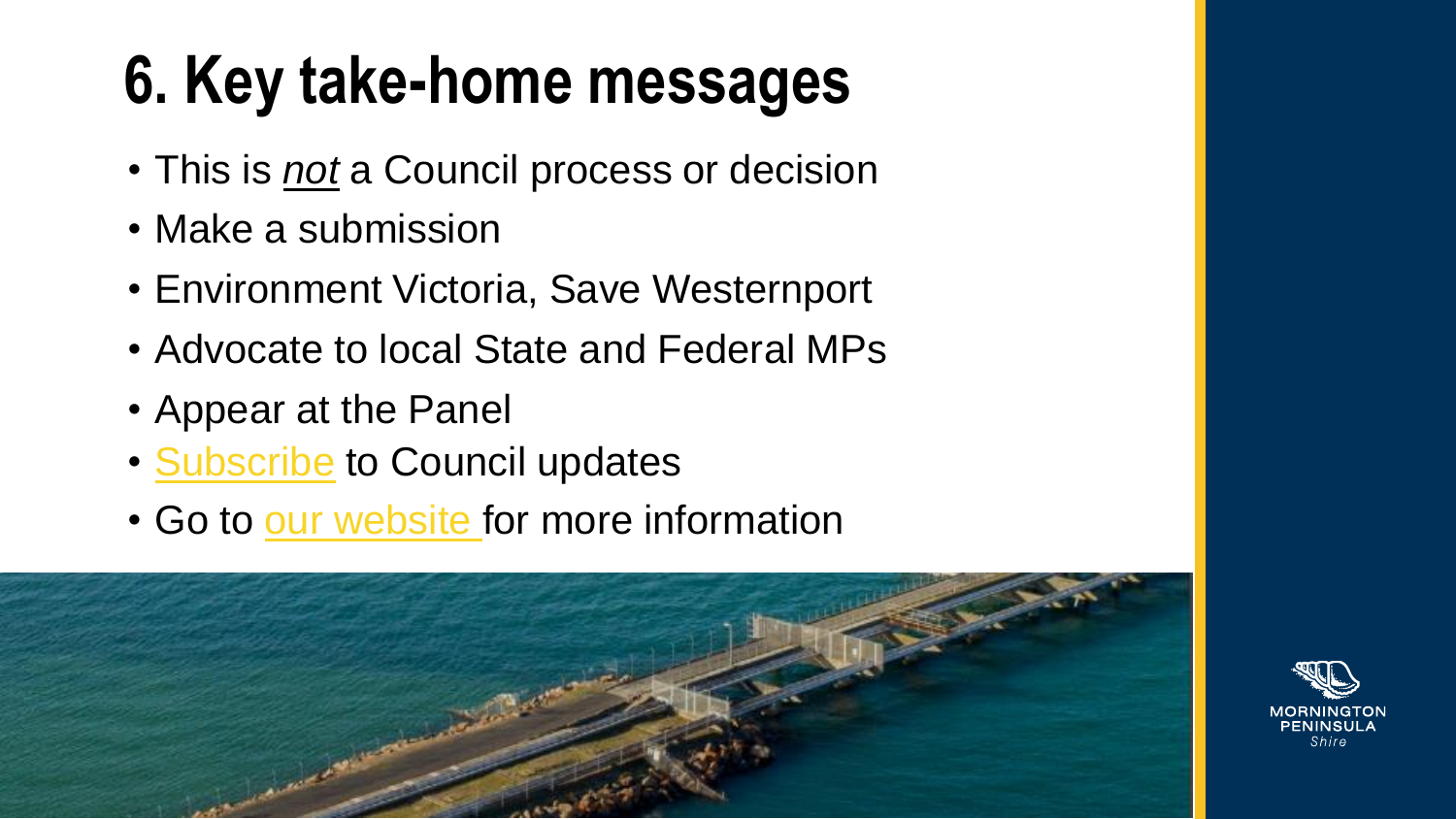# Question time...